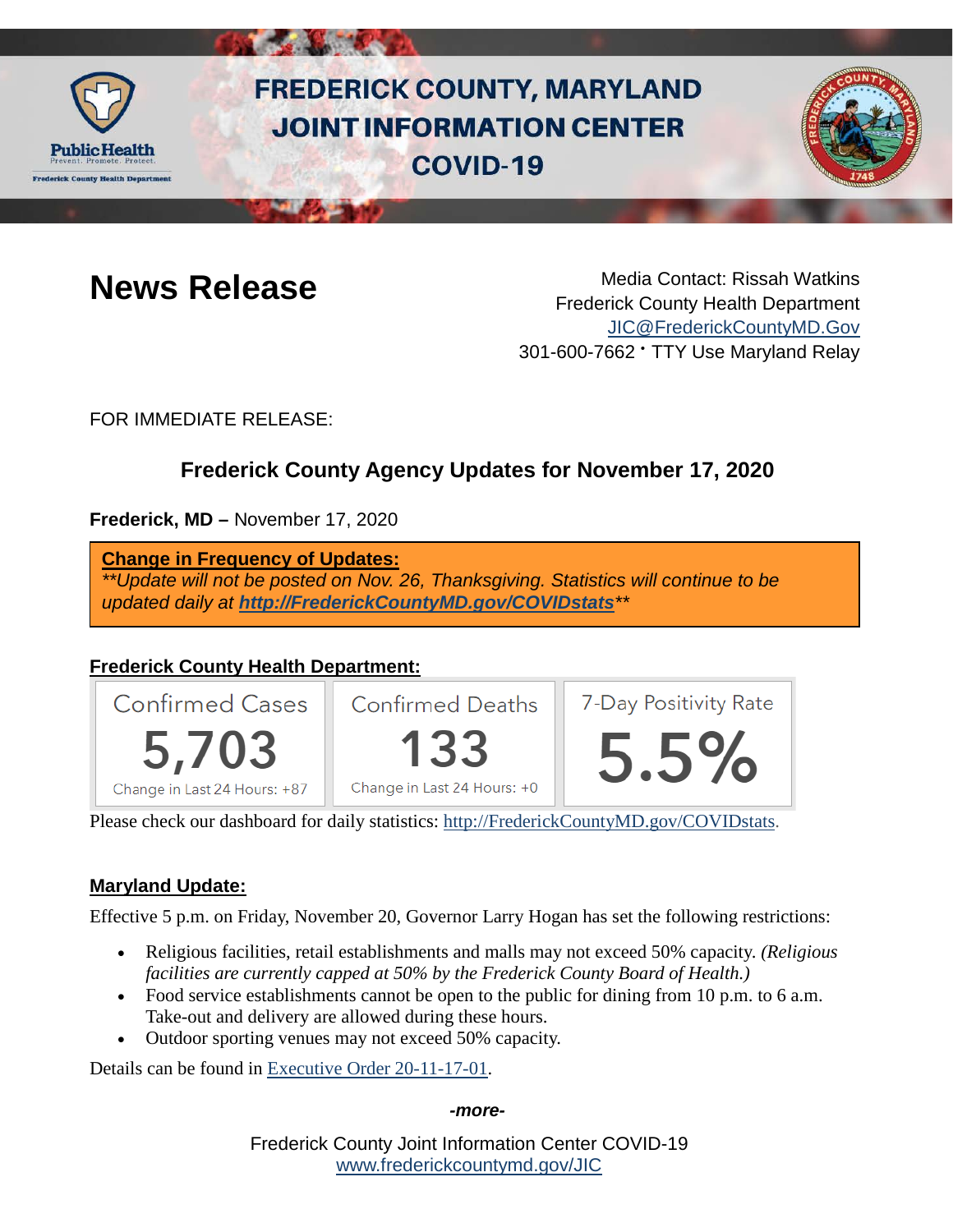

### **Page 2/JIC**

#### *Contact Tracing -* **Answer the Call!**

Connections have never been more meaningful. None of us can fight this disease alone. We have the opportunity to work together and to protect each other. When you see "MD COVID" or (240) 466-4488 on your phone, you have the power to stop the spread. By helping us connect to others who may have been infected, you could be saving the lives of not just your friends and family, but any others to whom they may have spread the infection, as well.

Your contact tracer will be in regular contact with you, checking in often to see how you're doing. [https://coronavirus.maryland.gov/pages/contact-tracing](https://urldefense.com/v3/__https:/coronavirus.maryland.gov/pages/contact-tracing__;!!I2-OFBIJoQBJqqeup9g!RUnqK0XTuUuYLc5G4Y5s3oDiGlW5Ygs0fZHdSOoNwdHAAtMaJq0fwlTHleYkRQKobtJj_FYMKSY$)



#### *Contact Tracing –* **Download the App!**

MD COVID Alert is the official COVID-19 Exposure Notifications app for Maryland. Check your app store to download it. Your location will never be tracked—the service uses Bluetooth rather than GPS and your identity will never be revealed to anyone.

Here's how it works: The mobile devices of users share anonymous tokens (randomly generated strings of numbers) via Bluetooth. The only data used are the anonymous tokens, Bluetooth signal strength (proximity), and date and duration of exposure. Data is not linked to a user's identity or location. Each user's tokens change frequently to further protect their identity. Learn more here: <https://covidlink.maryland.gov/content/mdcovidalert/>



*-more-*

Frederick County Joint Information Center COVID-19 [www.frederickcountymd.gov/JIC](https://frederickcountymd.gov/JIC)